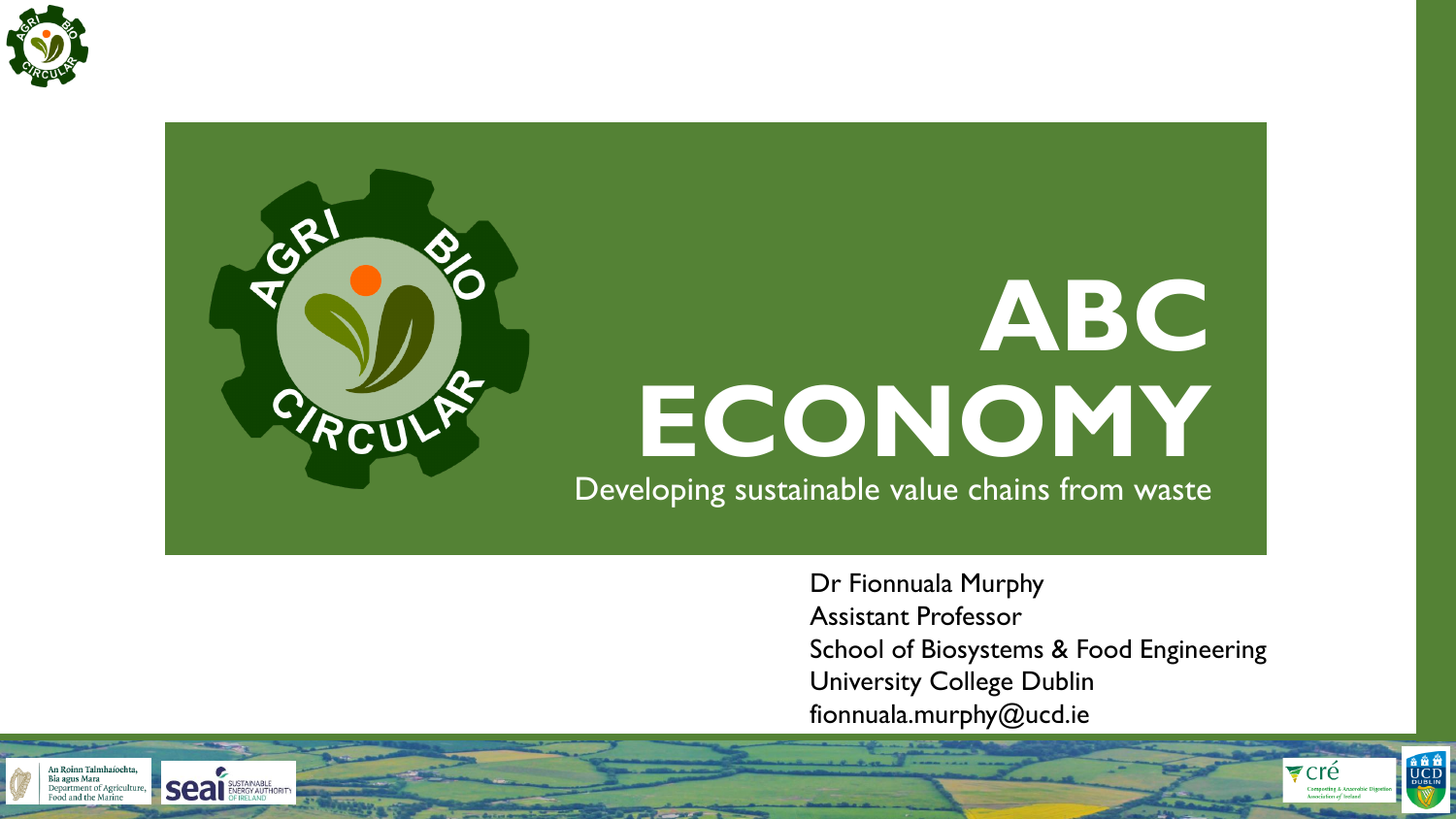

## What is the Bioeconomy?



As defined by the European Commission, refers to the "the production of renewable biological resources and the conversion of these resources and waste streams into valueadded products, such as food, feed, bio-based products as well as bio-energy" (EC, 2017).

**A B B** 

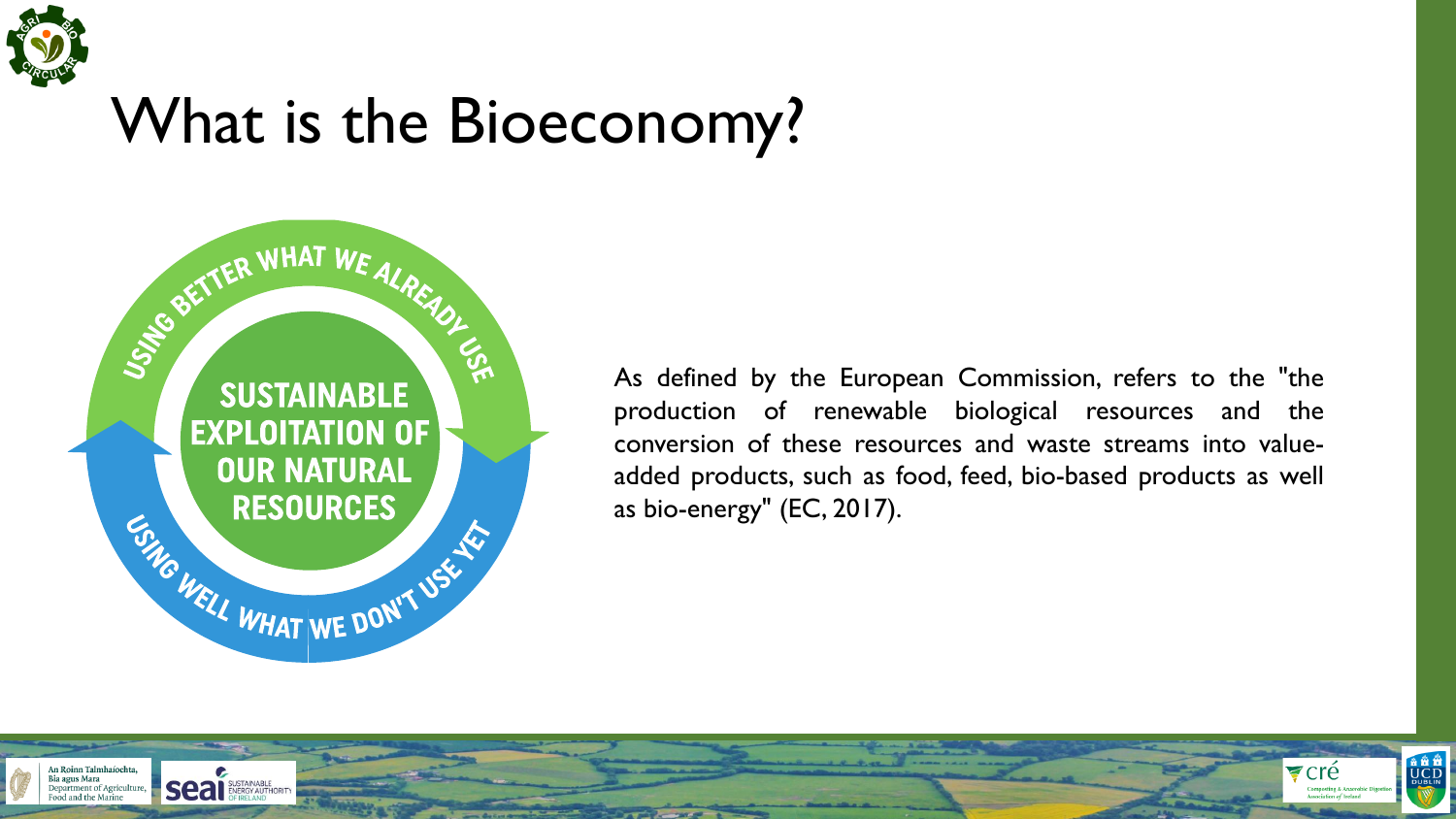

## What is the Bioeconomy?



The bioeconomy is often represented as the biological element of the circular economy, in which "the value of products, materials and resources is maintained in the economy for as long as possible, and the generation of waste minimised" (EC, 2017).

**A B B** 

 $\blacktriangleright$  cré

**Composting & Anae** 

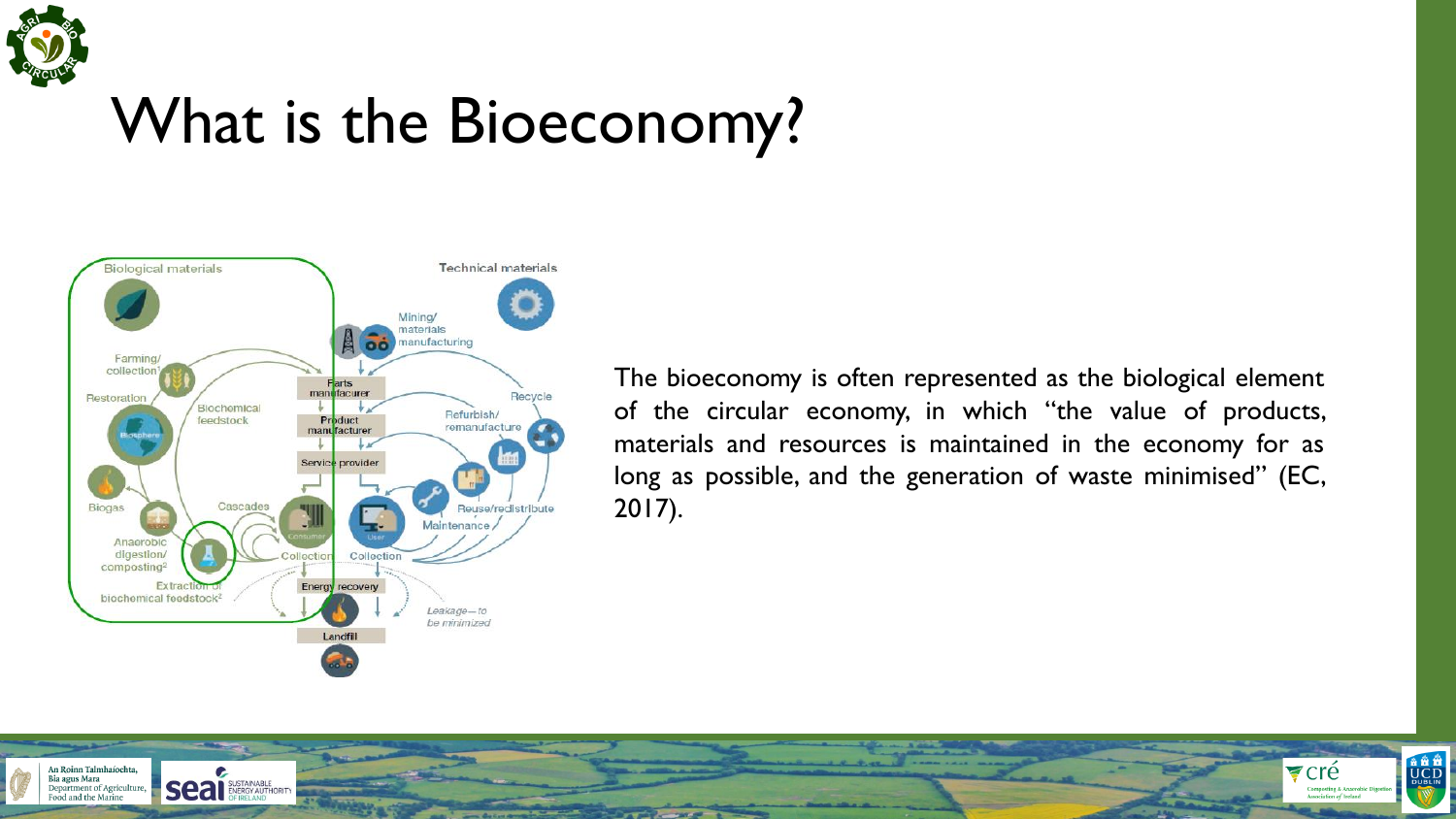

# What is the Bioeconomy?

- Rural redevelopment (>800,000 jobs by 2030)
- Innovation to allow diversification and growth
- Sustainability Resource efficiency, GHG reduction, Low carbon society
- Moving Europe towards a post-petroleum society

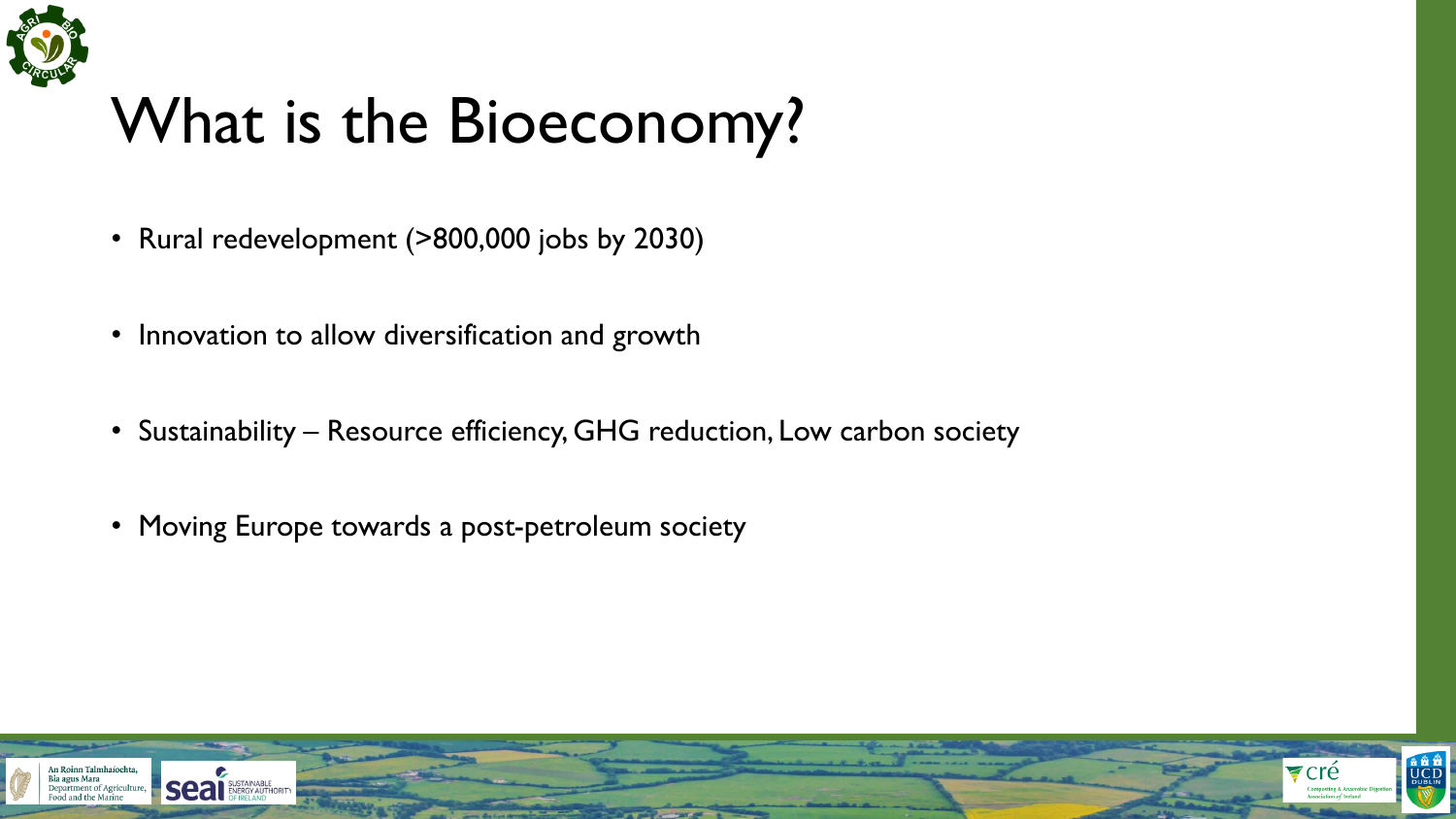

# The ABC Economy Project

SEAI RD&D Call 2018 Co-Funded by DAFM - An investigation to quantify the impact of applying circular economy

- 1. Research and review the array of potential uses for biomass across its life cycle. Energy consumption, carbon emissions reduction, biobased products and renewable energy generation potential, should be considered throughout the life cycle.
- 2. Within the above context, quantify impacts of the application of circular economy principles, and market potential for these options, with a focus on achieving coherency and examining trade-offs between energy and bio-based material use of biomass.
- 3. Disseminate outcomes within the Irish biomass and financial sectors and internationally

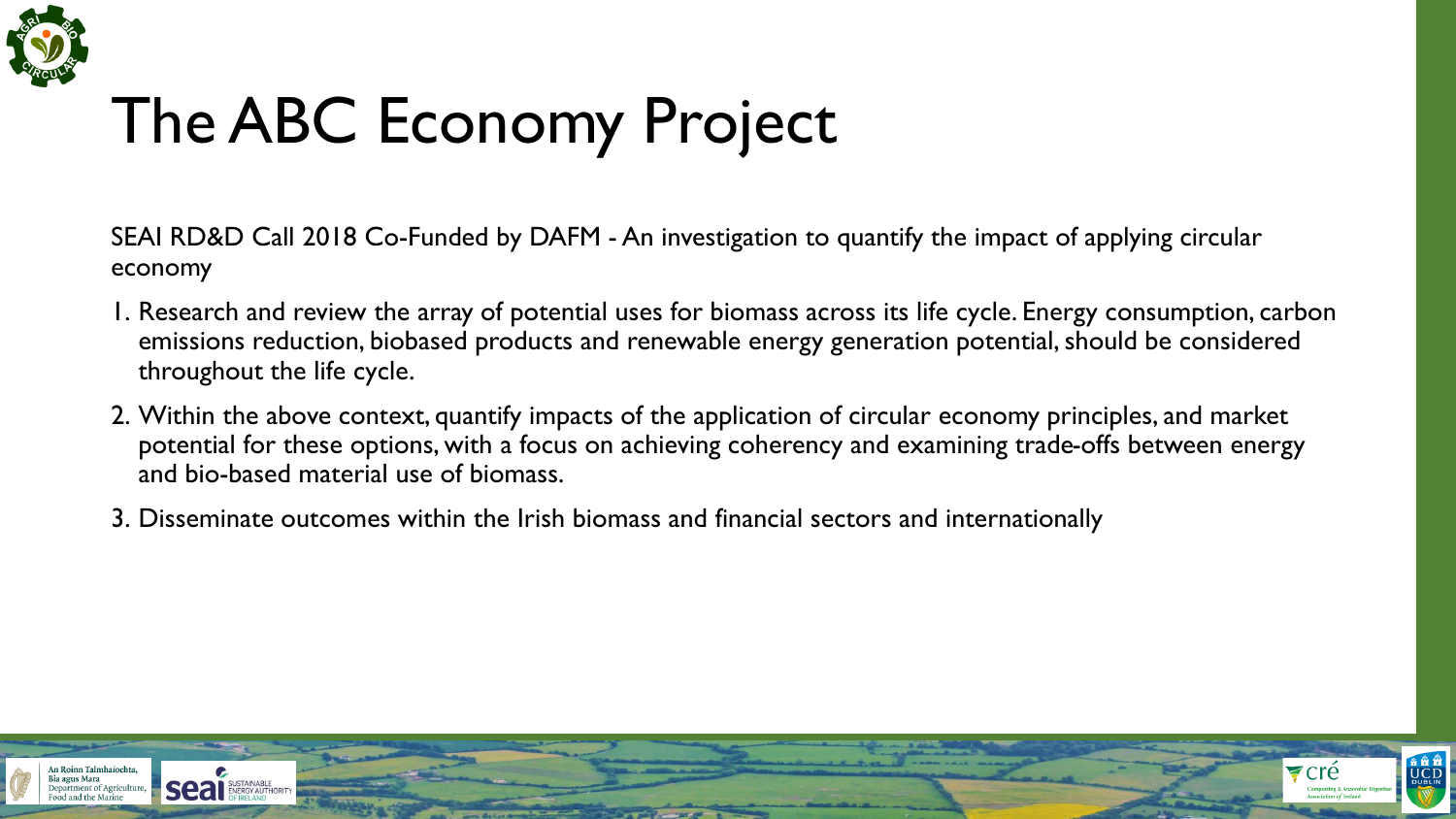

An Roinn Talmhaíochta

rtment of Agricul

# The ABC Economy Project

- ABC Economy **A**gri **B**io **C**ircular **Economy**
	- Project partners are UCD and Cré
	- Funded by SEAI and DAFM
- Aim of the project is to develop new biobased products and generate energy from waste bio-resources through a cascading use of resources
- Case studies focus on Monaghan and Tipperary County Councils



**A H H**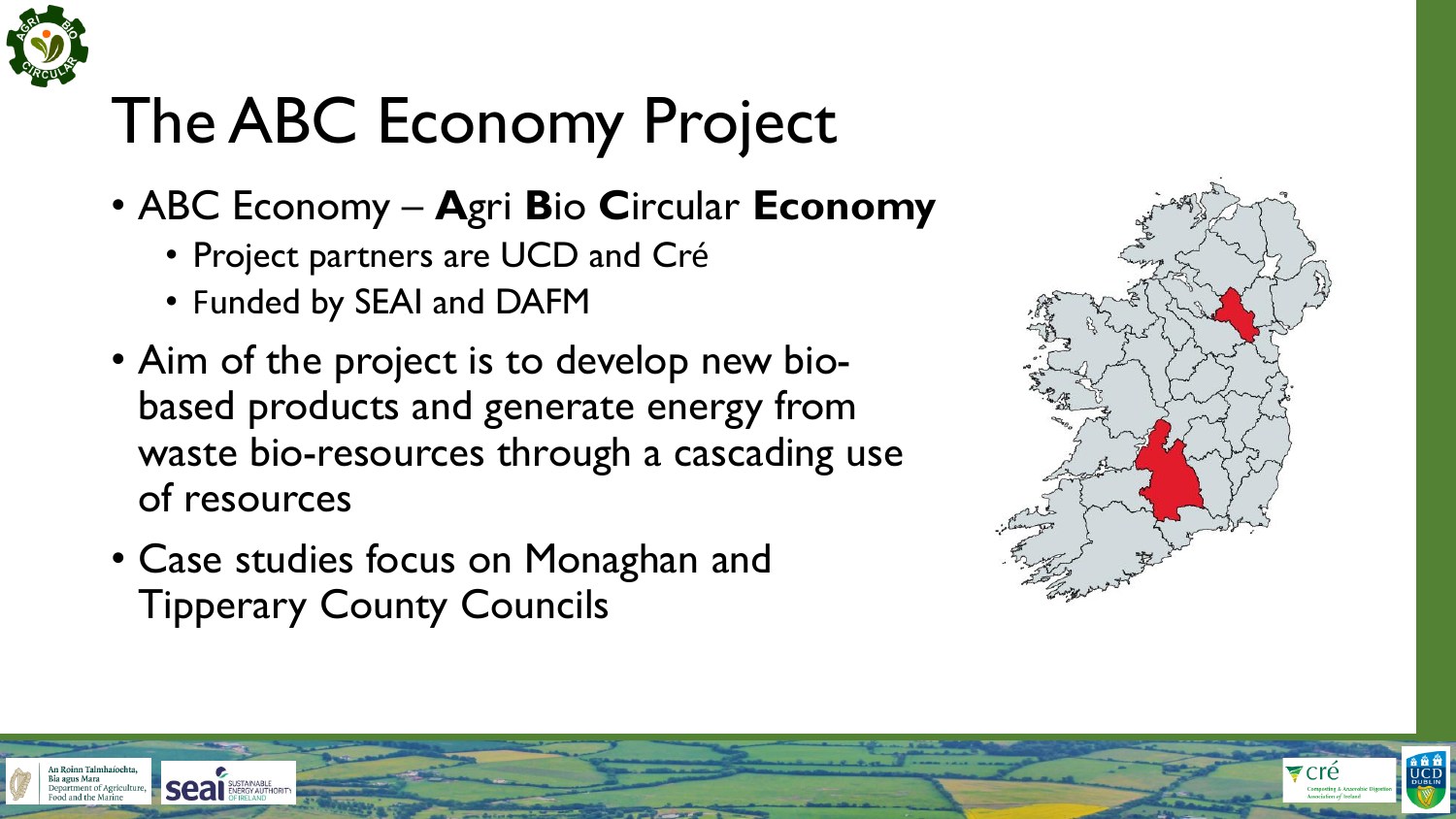

An Roinn Talmhaíochta, Bia agus Mara

Department of Agricult

# The ABC Economy Project

Identification & Characterisation

- Feedstock assessment
- Market assessment
- Stakeholder engagement
- **Workshop One**

**Seal** SUSTAINABLE

Assessment of Impacts

- Technology potential
- Market potential
- **Sustainability** assessment

Market Uptake

- Multicriteria decision analysis
- Presentation of value chains
- Evaluation by stakeholders
- **Workshop Two**

**B B B**<br>UCD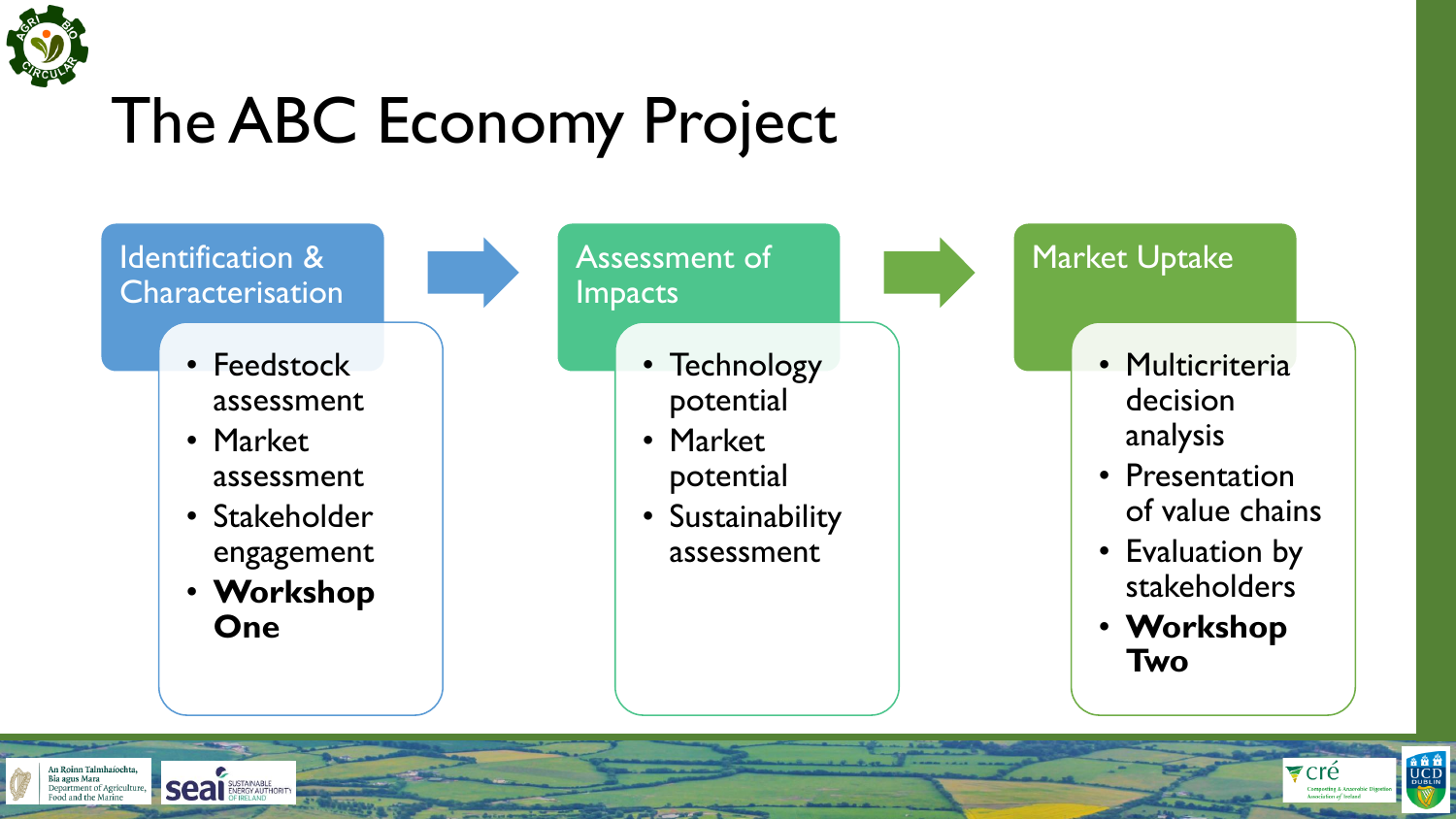

### Animal Head Count



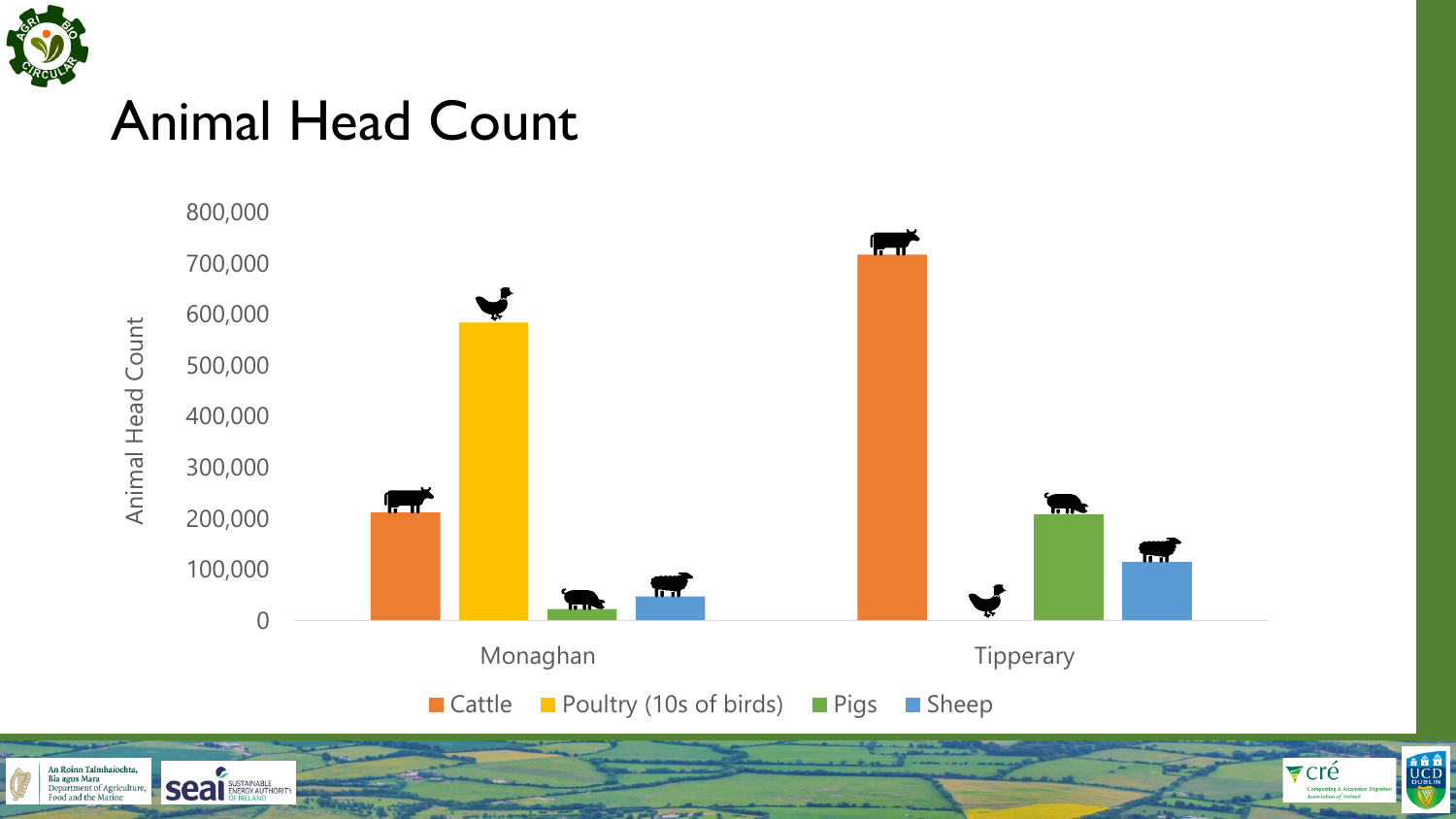

### Crops & Forestry





#### All quantities in hectares

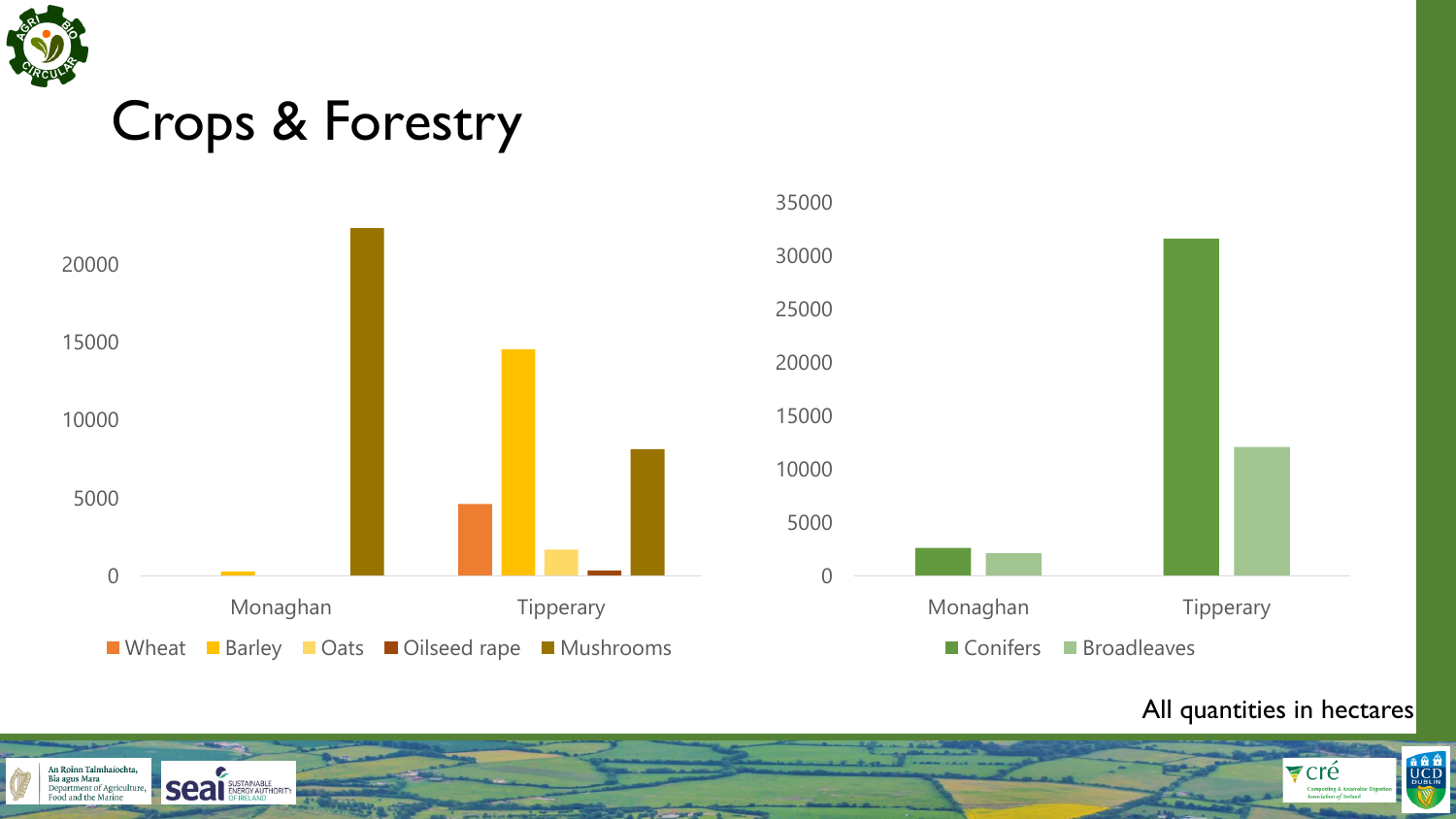

- Tipperary 5<sup>th</sup> June 2019 Horse & Jockey Hotel
- Monaghan 26<sup>th</sup> June 2019 Hillgrove Hotel
- Discussion opportunities & barriers associated with valorising wastes under four topics: Feedstocks, Logistics, Market, and Knowledge/Communication

| <b>Feedstocks</b>                                        |                                                         |  |
|----------------------------------------------------------|---------------------------------------------------------|--|
| <b>Opportunities</b>                                     | <b>Barriers</b>                                         |  |
| <b>Incentives</b> for biogas as fuel                     | Dry moisture content & other<br>characteristics unknown |  |
| <b>Excess manure</b>                                     | Separation of feedstock                                 |  |
| Anaerobic digestion is a good<br>option                  | <b>Contamination</b> of feedstock                       |  |
| <b>Local</b> scale = More load $\&$<br>reduces footprint | Pre-processing required                                 |  |
| Increase soil organic matter                             | Lack of grease traps in rural<br>restaurants            |  |
| Carbon sequestration                                     |                                                         |  |

| <b>Logistics</b>                     |                                                                  |  |
|--------------------------------------|------------------------------------------------------------------|--|
| <b>Opportunities</b>                 | <b>Barriers</b>                                                  |  |
| <b>Local base to avoid transport</b> |                                                                  |  |
| Use of rail instead of truck         | Disruption of current transport:<br>Changing current practice of |  |
| Infrastructure: arterial             | transporting                                                     |  |
| motorways                            |                                                                  |  |
| <b>Collaborate</b> to produce a      | Traffic movement & planning                                      |  |
| product                              |                                                                  |  |
| <b>Closed loop system locally:</b>   | Lack of incentives to use locally                                |  |
| collecting waste & returning         | & avoid long distance transport                                  |  |
| energy                               |                                                                  |  |
| Local central facility: bring waste  | <b>Connection</b> to the grid required                           |  |
| to be used by other companies        |                                                                  |  |
| Using locally & avoid long distance  | <b>Funding</b> the facilitator to bring                          |  |
| transport                            | small processors together                                        |  |
|                                      | Cost: Who pays?                                                  |  |

**B B B** 

 $\blacktriangleright$  cré



C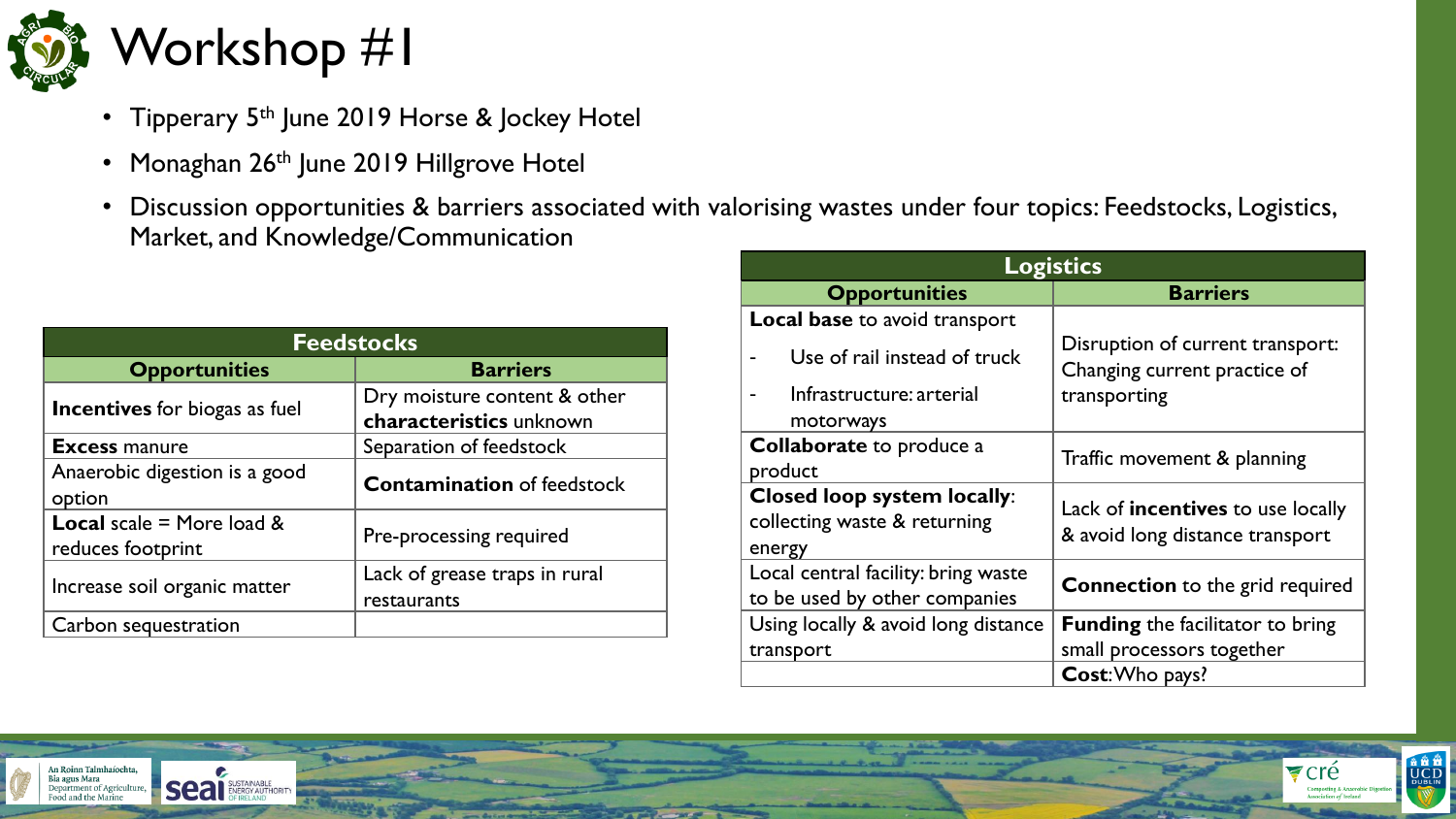

| <b>Market</b>                                                            |                                        |
|--------------------------------------------------------------------------|----------------------------------------|
| <b>Opportunities</b>                                                     | <b>Barriers</b>                        |
| Potential for matchmaking: waste                                         | Lack of <b>funding</b> / investment to |
| producers & end users                                                    | kick-start new technologies            |
| Co-operative systems could                                               | Changing farmer mindsets on            |
| allow communities to make                                                | new production pathways /              |
| valorisation viable on a local scale                                     | markets                                |
| Can fully valorise all products e.g.,<br>waste heat for district heating | <b>Legislation</b> e.g., permits       |
|                                                                          | required to bring waste                |
|                                                                          | feedstocks onsite                      |
|                                                                          | <b>Public perception</b> when a        |
|                                                                          | company is using a (perceived?)        |
|                                                                          | waste                                  |
|                                                                          | Making scale of operations viable      |
|                                                                          | for SME's                              |
|                                                                          | <b>Competing uses in the market</b>    |
|                                                                          | High quality is a higher cost          |
|                                                                          | Lack of market                         |
|                                                                          | Big business competition               |

| <b>Knowledge / Communication</b>  |                             |  |
|-----------------------------------|-----------------------------|--|
| <b>Barriers</b>                   |                             |  |
| Lack of community engagement      |                             |  |
| <b>Trust</b> between all parties  |                             |  |
|                                   | Message not getting through |  |
| Accessibility of information      |                             |  |
| Concept of waste from             |                             |  |
| government / high level does not  |                             |  |
| help change perceptions           |                             |  |
| Insufficient knowledge about      |                             |  |
| processes / technologies          |                             |  |
| Conversion of strategy to results |                             |  |
|                                   | Narrowing down from big     |  |
| business to community & rural     |                             |  |
| <b>Ireland</b>                    |                             |  |
| <b>Consumer acceptance</b>        |                             |  |
| Isolated thinking & acting        |                             |  |
| Not knowing the value of waste    |                             |  |
| <b>Regulation &amp; planning</b>  |                             |  |
|                                   |                             |  |

**ARTISTS** 

Fcré

**Composting & Anaerobio**<br>Association *of* Ireland

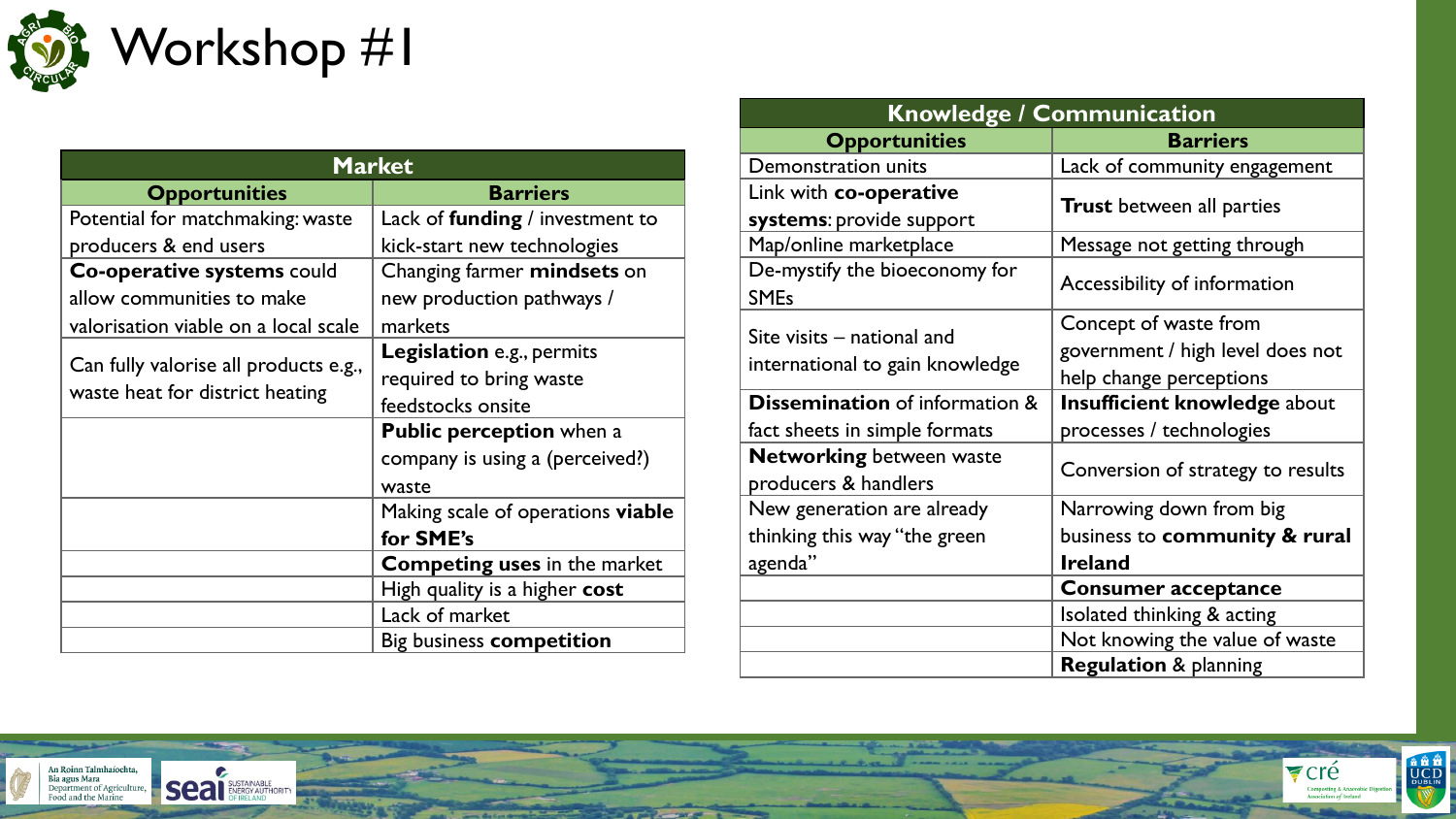

- Online 27<sup>th</sup> January 2022
- Focused on gathering information on potential technology chains

#### **Poll Questions**

An Roinn Talmhaíochta, Bia agus Mara

Department of Agriculture

Food and the Mar

- Do you think this technology chain concept is feasible? *Yes/No/Don't know*
- 2 Does this appeal as a concept? *1-5 range*

**Seal** ENERGY AUTHORITY

- 3 Would you be willing to (hypothetically) implement this technology chain or parts of the chain in your company? *Yes/No/Maybe*
- 4 Which if any of these outputs be useful to your company?

*Digestate-biochar mix / biogas / bio-oil / activated carbon / struvite*







 $\blacktriangleright$  cré

**Composting & Anae**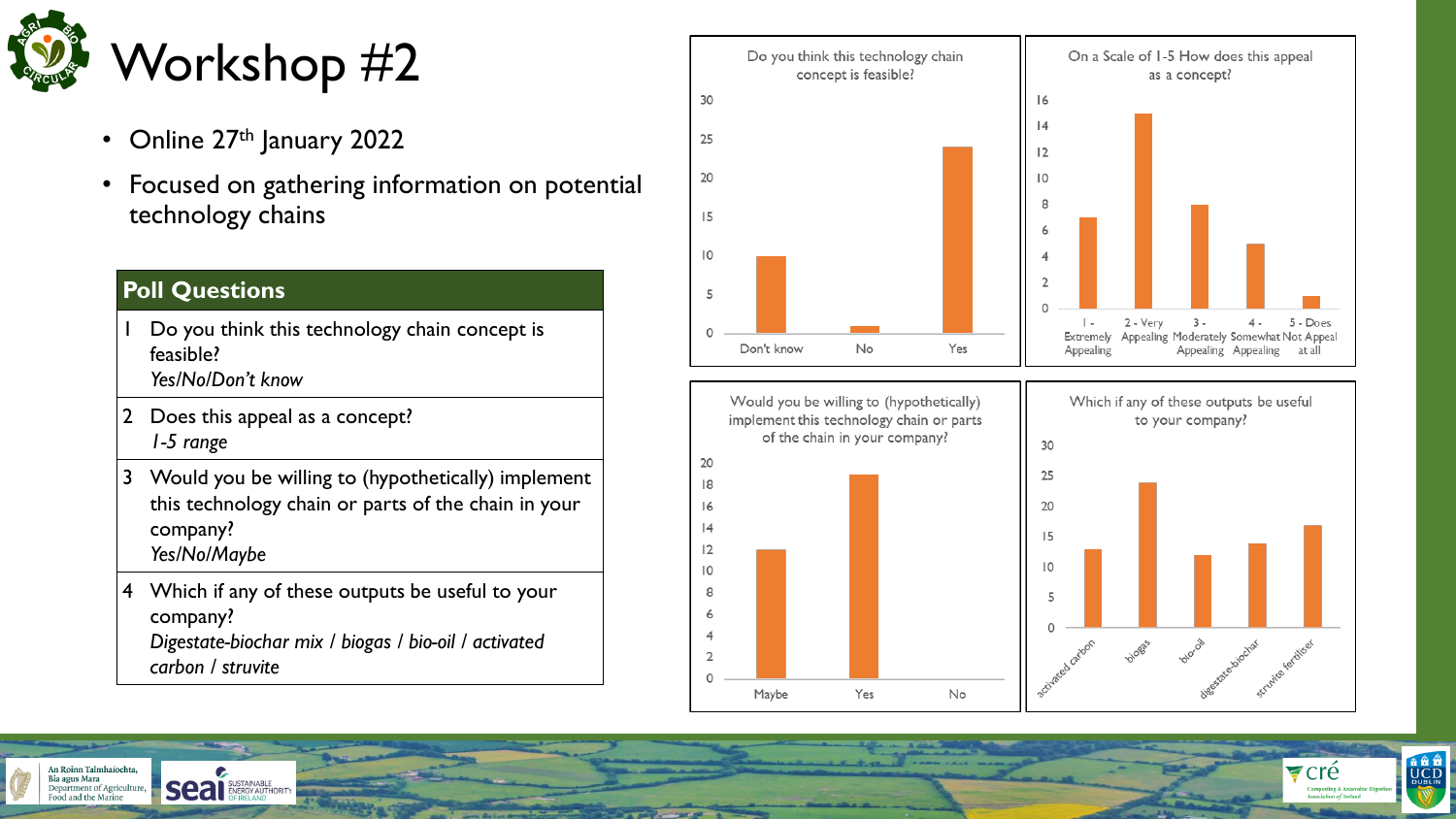

# ABC Economy Final Event

• The new sustainable *ABC Economy* value chains will be to be presented to key stakeholders

**A** THE

- Rosanna Kleemann
- Seán Douglas
- Panel Discussion: Bioeconomy Innovation Blueprint for a Local Authority
	- Fionnuala Murphy
	- Rosanna Kleemann
	- Patrick Barrett, Department of Agriculture, Food & Marine
	- PJ McLoughlin, Sustainable Energy Authority of Ireland